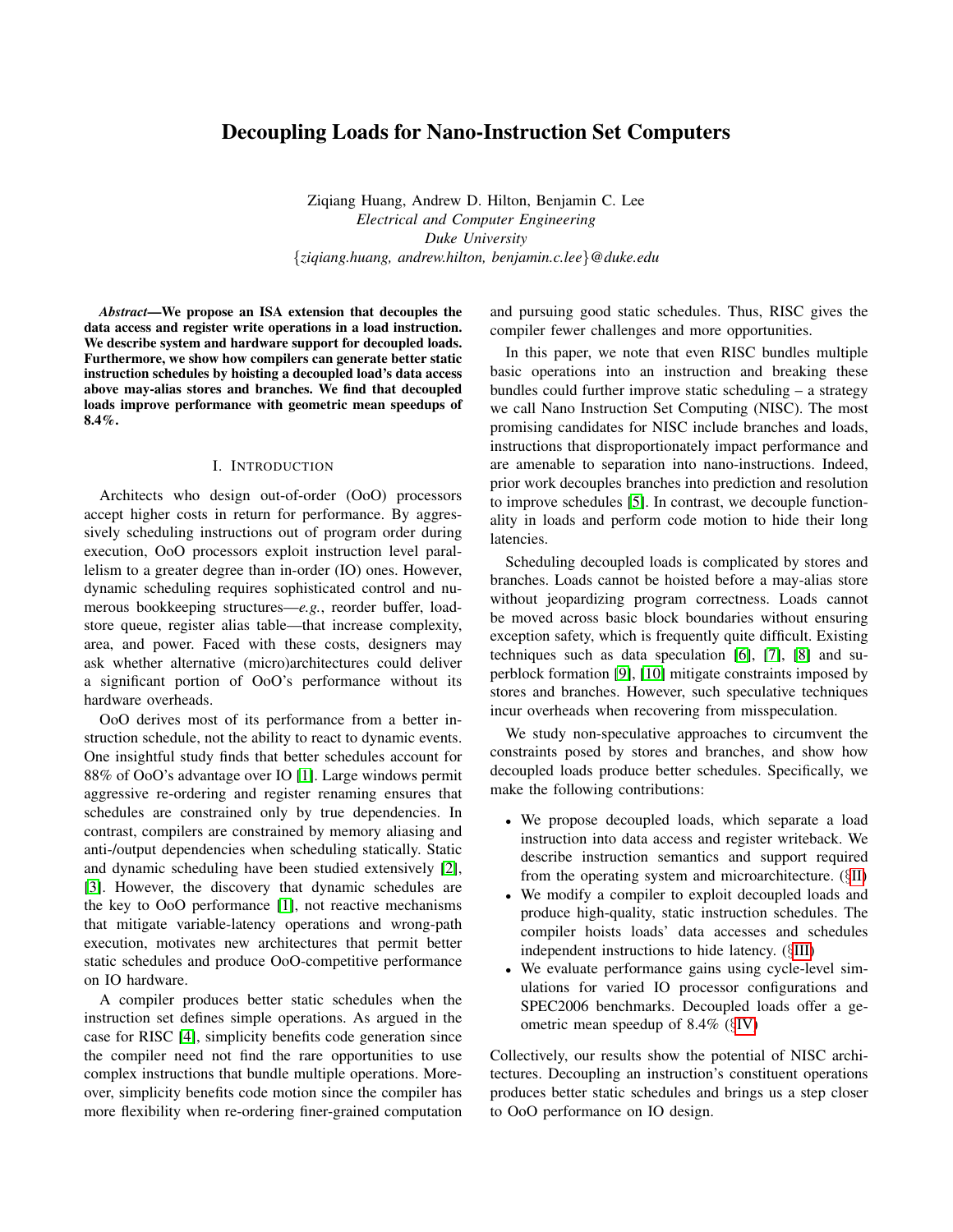# II. DECOUPLED LOADS

<span id="page-1-0"></span>Architects have long known that load instructions present performance challenges. In this paper, we seek performance by extending a RISC instruction set with decoupled loads that separate data accesses and register writebacks. To support the instruction extension, the microarchitecture must hold new state – data supplied by the cache hierarchy but not yet written to registers. Moreover, the system must accommodate new load semantics for consistency/coherence, exception handling, and context switches. With such support, decoupled loads meet key design objectives such as hiding load-to-use latency without expensive software speculation or hardware overhead.

# *A. Design Objectives*

Hiding Latency. Decoupled loads help a compiler hide load-to-use latency. Loads, with their long and variable latencies, often occupy the critical path. However, if a load is scheduled well before the first instruction that uses its data, computation for intervening instructions hides the load latency. By separating data access and register write, a decoupled load increases scheduling flexibility. Because the register is written separately, the compiler can hoist a load's data access higher and more often than it could have hoisted a conventional load.

Although superficially similar, decoupling and hoisting a load's data access is orthogonal to data prefetching. Prefetchers bring potentially useful data up the memory hierarchy and into the data cache before a load is executed. Thus, they reduce the probability of cache misses and average load latency. Once data resides in the L1 data cache, however, decoupled loads are needed to hide load-to-use latency.

Avoiding Speculation. We decouple load functionality such that the compiler can hoist a load's data access safely and non-speculatively. When hoisting above an aliasing store, the microarchitecture supplies the correct value to the load. When hoisting across basic block boundaries, no exception is generated if the branch resolves such that the original load should not be executed.

Speculation permits aggressive code motion but requires fix-up code to correct the effects of misspeculation. For example, the Itanium employs two types of loads, speculative and advanced, that allow the compiler to schedule loads earlier [\[11\]](#page-11-10). Speculative loads can be moved before one or more branches. Advanced loads can be moved before stores even when the alias analysis is inconclusive. When either of these loads are used and hoisted, the compiler inserts check and branch instructions at the load's original location to detect misspeculation, and it inserts fix-up code that recovers from misspeculation when necessary.

Correction and recovery code for misspeculation introduces overheads. When the compiler misspeculates about the code path or memory aliasing, the fix-up code re-executes the computation correctly. Even when misspeculation is rare, fix-up code increases register pressure as the compiler allocates architected registers for the additional instructions. The Itanium's 128 registers might accommodate this pressure. However, a RISC architect designing an IO core has a more difficult choice – use 32 registers and spill to memory, or use 128+ registers and incur hardware costs like those for OoO physical register files.

Minimizing Hardware Overhead. We decouple loads to improve the performance of static schedules on inexpensive IO cores. Decoupled loads require modest microarchitectural support – a small structure to hold values after data access and before register write. Foreshadowing our experimental findings, a small table is sufficient to realize the performance potential for decoupled loads.

In contrast, other approaches to mitigate load latency require far more hardware. OoO's dynamic schedules perform well but require a physical register file, reorder buffer, and load/store queue. Itanium's speculative and advanced loads require many architected registers to support re-execution and fix-up code [\[11\]](#page-11-10). Sophisticated microarchitectures produce a load value earlier in the pipeline by enhancing the front-end with instruction pre-decode, base register caching, and fast address calculation [\[12\]](#page-11-11). Each of these approaches require bookkeeping, control, and recovery mechanisms with larger cost-benefit ratios than those for decoupled loads.

# *B. Instruction Semantics*

A conventional load instruction – load rD,  $I(rA)$  – has three significant pieces:

- Memory Hierarchy Access: The first piece of a load instruction is the computation of its effective address  $(I + rA)$ , and the memory hierarchy access. Access includes translation from virtual to physical address, the L1 data cache read, etc.
- Ordering: The second piece of a load instruction is its ordering relative to other memory operations. Ordering specifies whether the load comes logically before or after a store from the same or another thread.
- Register Write: The third piece of a load instruction is writing the value to destination register rD.

Conventional loads constrain scheduling as all three pieces are bundled together in a single instruction. In contrast, the separation of these pieces into multiple instructions gives greater flexibility. We focus on separating memory hierarchy access from ordering. Doing so allows a load to perform parts of its work with longer latencies (*i.e.*, load-to-use latency of a data cache hit or the even longer latencies of a miss) prior to the point at which it must be ordered relative to other instructions. These separated instructions are linked by a new architectural identifier that we call the *load tag*.

We consider splitting the load into two instructions. Note that a load could be divided into three instructions, but the additional split benefits performance only under heavy register pressure: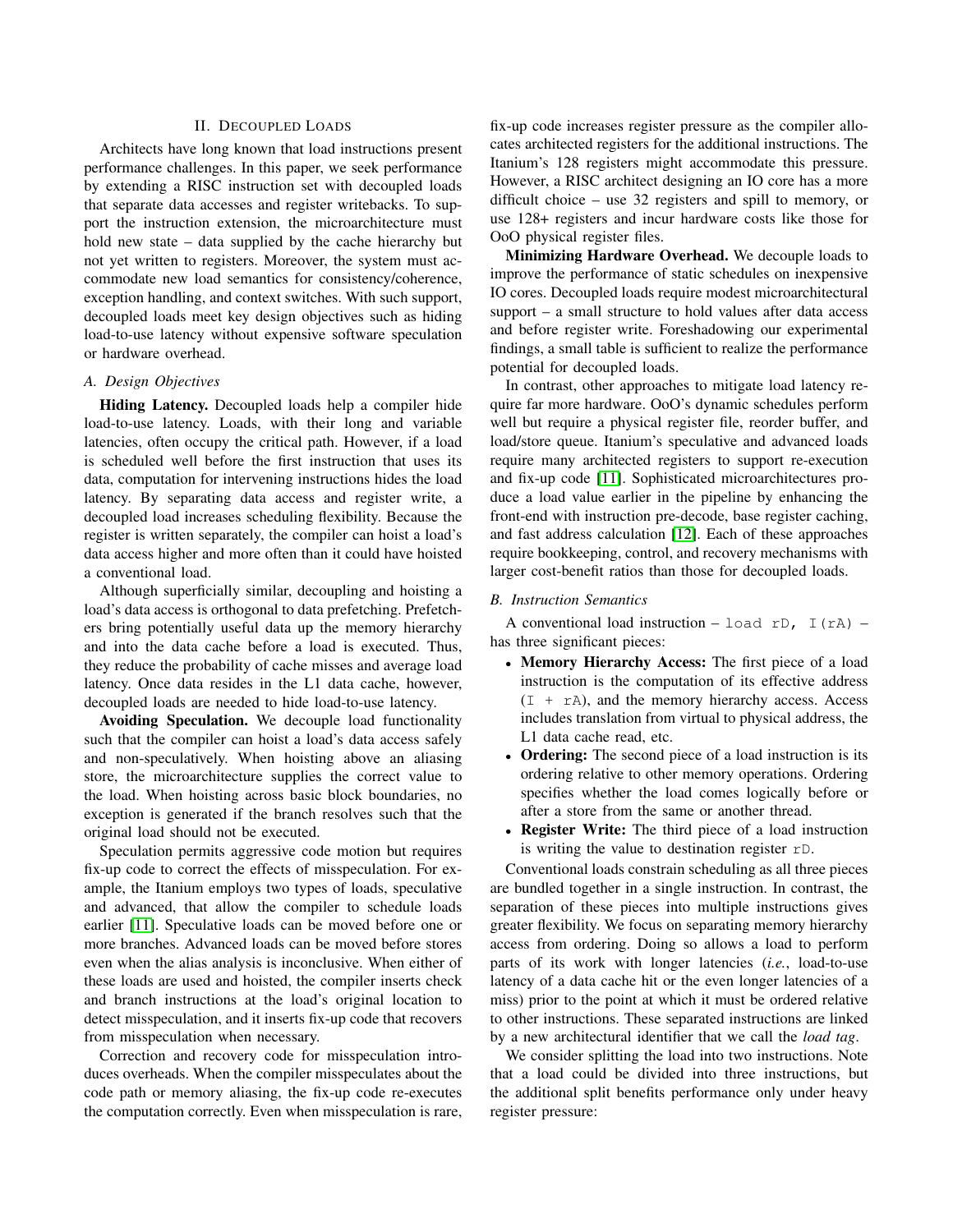

Figure 1. In-order pipeline extended with load tag table (LTT).

- Data Access [**load.D\$ ltD, I(rA)**]: Data access behaves much like a conventional load except that it places the contents at memory address  $I(rA)$  into the destination load tag  $ltD$ . If the instruction faults, the exception is raised only when the load is ordered by a subsequent instruction that uses the same load tag.
- Order and Write [**load.wb rD, ltA)**]: This instruction *orders* the load and writes the result back to the register file. Writing the result copies the value from the load tag  $l \pm A$  into the destination register  $rD$ . If this value is not yet available, the instruction will stall. Order and write preserves load semantics, causing the decoupled load to behave as if the conventional load were written at this point in program order.

Translating a conventional load into a decoupled one is trivial.<sup>[1](#page-2-0)</sup> The compiler can freely hoist the data access instruction above stores and branches to hide load-to-use latency. However, the compiler must ensure that the ordering instruction for the load remains at the conventional load's original position or at some place the compiler could have safely moved the conventional load within the program.

load r2, 
$$
0(r1) \rightarrow load.D\$ 1t0, 0(r1)
$$
  
loadwb r2, 1t0

### *C. Microarchitectural Support*

We present an overview of a microarchitecture that supports decoupled loads. The primary microarchitectural addition is a table to maintain the state of decoupled loads between its load.D\$ and the load.wb instructions. We call this structure the Load Tag Table (LTT) as it has one entry per load tag. Each entry includes status bits, exception information, addresses, and values.

<span id="page-2-1"></span>Load Tag Table. Two status bits encode the state of an entry. 00 indicates that the entry is invalid, which means that no load.D\$ has been executed since the load.wb completed for the previous load that used the entry. 01 indicates that the memory hierarchy access is in progress. 10 indicates that the memory hierarchy access has been completed, but subsequently invalidated by coherence. Finally, 11 indicates that the entry holds valid data.

Each entry holds exception information that tracks any exception detected for a load that has not yet been ordered. For example, load.D\$ may have encountered an invalid virtual address. Each entry tracks the virtual and physical addresses specified and read by load.D\$, respectively. Finally, the entry holds the value retrieved by load.D\$.

Figure [1](#page-2-1) shows a 7-stage, in-order pipeline extended with an LTT. The LTT is physically divided into three parts: the virtual address (VA) in the decode stage; the status, exception and value (S,E,V) in the execute stage; and the physical address (PA) in the second memory stage. Decoupled load instructions, load.D\$ and load.wb, index into the table with their load tag. The structure that holds physical addresses is a content-addressable memory (CAM), which is searched by store instructions and coherence invalidations.

Operation and Example. We describe LTT operation with a simple example. The compiler schedules a store between a load's data access and register writeback, highlighting the load's interaction with a may-alias store.

```
load.D$ lt0, 4(r2)
st 4(r4), r3
load.wb r3, lt0
```
When  $load.D$  enters the execute stage  $(E)$ , it sets the corresponding LTT entry's status to 01. Then, load.D\$ updates the LTT entry with its virtual address in the first memory stage  $(M_1)$  and with its physical address in the

<span id="page-2-0"></span><sup>1</sup>Loads from location declared volatile cannot be split.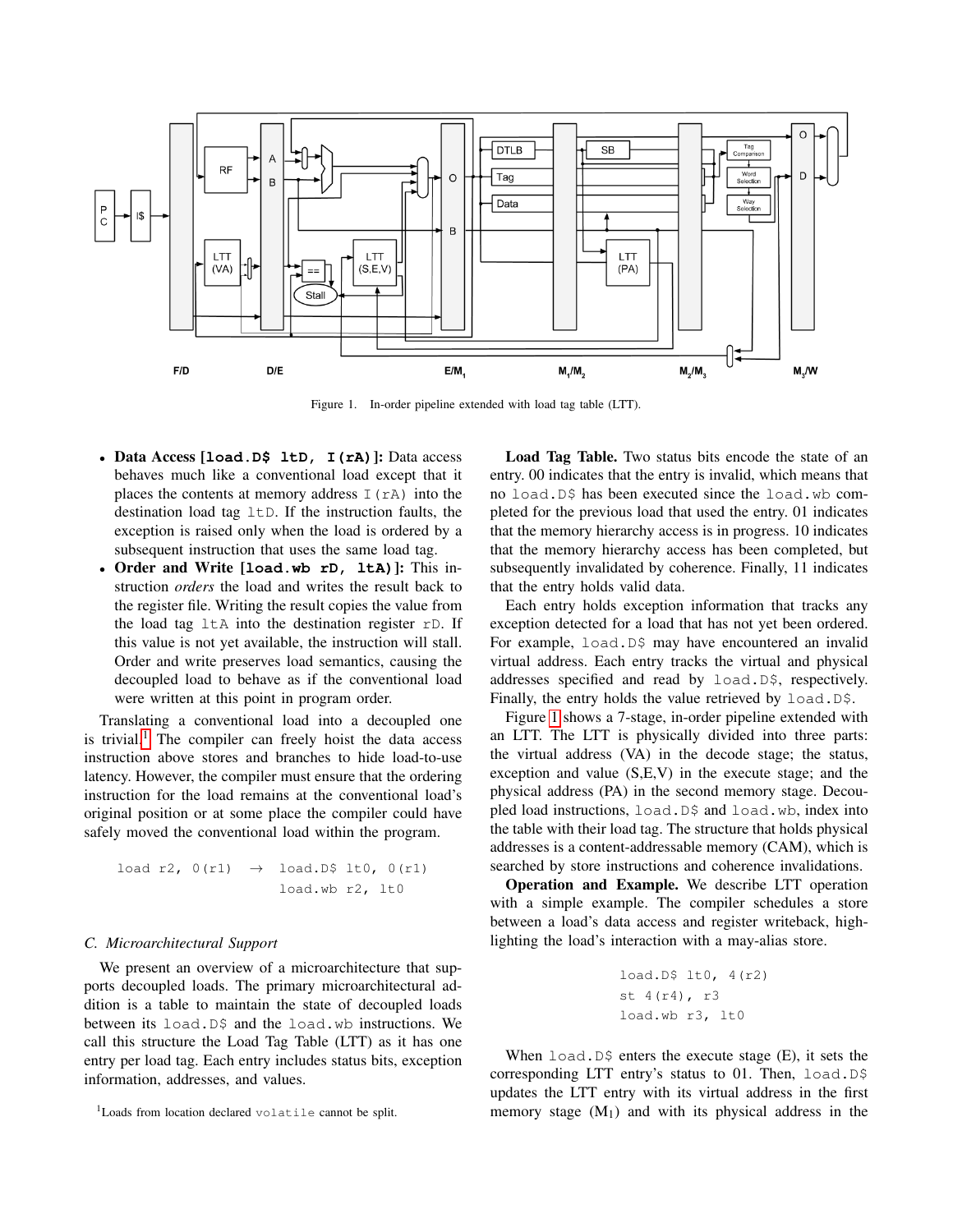second memory stage  $(M_2)$ . After retrieving its data from the cache hierarchy, load.D\$ updates the LTT entry with its value in the third and last memory stage  $(M_3)$ . Finally, load. D\$ sets status to 11 during normal execution and to 10 if an exception arises.

When store enters the second memory stage  $(M_2)$ , it searches the LTT's CAM. If it finds an LTT entry with the same address, store updates the entry's value in the third memory stage  $(M_3)$ . Finally, when load. wb enters the execute stage (E), it retrieves the entry's value and sets status to 00. Thus, the LTT ensures correctness in the presence of aliasing stores while potentially shrinking load-to-use latency from 4 cycles to 1.

Suppose load.wb executes and reads an entry with status other than 11. If status is 00, the entry is invalid and an invalid-instruction exception is raised. If status is 01, the data access is in progress and load.wb stalls until the value returns from the memory hierarchy. If status is 10, coherence invalidation requires load.wb to re-access the memory hierarchy, as if it were a conventional load, using the virtual address stored in the LTT.

Note that load.wb reads the LTT value two stages earlier than store searches the LTT for possible aliases. Even with bypassing, a load.wb that immediately follows a store risks reading an outdated value from the LTT in the execute stage (E). A conservative microarchitecture could stall if any store is in flight.

An efficient alternative compares page offsets in virtual addresses. The store's offset is available after address generation and the load.wb's is read from the LTT during decode. If offsets differ, load.wb and store may proceed in parallel. An aggressive alternative compares virtual addresses early to bypass from store to load.wb. In the event of synonyms (*i.e.,* same physical but different virtual addresses), the load.wb is squashed and re-executed.

Discussion. The LTT has some similarity to the load queue in an OoO processor. Both structures hold physical addresses in a CAM. Stores and invalidations must search both. However, LTTs differ in several significant ways.

First, in the LTT, a CAM match either updates the entry's value to reflect the value stored or changes its status to reflect an invalidation. In a load queue, a CAM match flushes instructions because a load executed at the wrong time. Second, the LTT holds only entries for decoupled loads and is much smaller than a load queue. Third, the compiler assigns LTT entries during register allocation whereas the load queue is a FIFO structure.

Although one might view the LTT as additional "registers" to mitigate register pressure, the performance benefits of decoupled loads cannot be achieved by simply increasing the register file size by the number of LTT entries. From the compiler's perspective, more registers reduces spilling and mitigates anti/output dependencies. But they cannot help loads circumvent constraints from stores and branches.

# *D. System Support*

Decoupled load semantics are defined naturally by its two instructions for data access (load.D\$) and register writeback (load.wb). Together, these instructions provide the system enough information to order loads, handle exceptions, and switch contexts.

Load Ordering. The system must order decoupled loads relative to loads and stores from other cores. The load.wb is the ordering point of the decoupled load. Because the compiler ensures that load.wb occupies the original load's location in the program, the decoupled load completes at the same point in time as a conventional load would have. Thus, load. D\$ is not visible to other cores until load. wb commits, guaranteeing the decoupled load's correctness under any consistency model.

However, the core responds to invalidation differently to accommodate interaction between decoupled loads and stores from other cores. When a load is decoupled, another core's store could be ordered after its data access but before its register write. Thus, invalidation needs to associatively search the LTT just as invalidation is required to search the load queue in OoO cores. If a matching address is found, invalidation updates the LTT entry's status, forcing the subsequent load.wb to re-access the memory hierarchy.

Exception Handling. When a decoupled load's load.D\$ produces an exception, the system defers handling until its ordering point at load.wb. With deferred exception handling, decoupled loads provide the same semantics as conventional loads. Exceptions are precise with respect to the register write. Moreover, the compiler can hoist load.D\$ above branches without risk of handling exceptions from unexecuted code paths unnecessarily.

Context Switching. Load tags, like registers, are part of a process or thread's context. Recall that the LTT contains valid bits, addresses, and values. When a thread is context switched out, the operating system (OS) saves each valid LTT entry's virtual address, but not value, to memory.

When the thread is context switched in, the OS restores each valid LTT entry by re-loading the value from its saved address. To accomplish this reload, the OS re-executes load.D\$ for each decoupled load in flight. Re-execution is necessary after a context switch because other threads may have modified values residing at LTT-held addresses. Reexecution may encounter page faults if the context switch paged out LTT-held addresses. Page faults, like exceptions, are deferred to the decoupled load's ordering point.

# III. COMPILER SUPPORT

<span id="page-3-0"></span>Compiler support is essential when using decoupled loads to produce high-performance schedules. First, the compiler must determine which loads to decouple into data access and register write. Naïvely decoupling every load would increase pressure on the load tag table, which is small to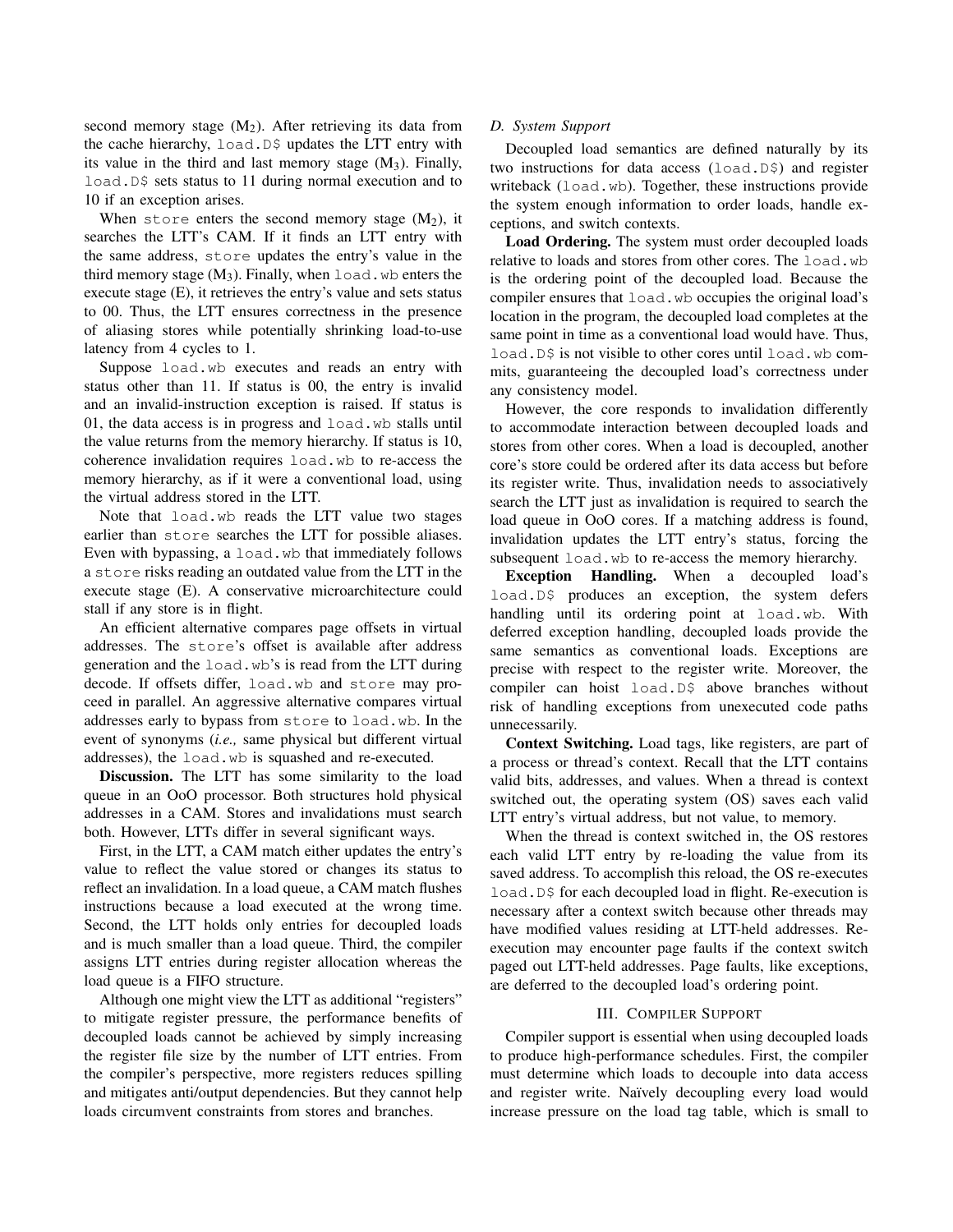```
void saxpy (float *dest, float *x,
            float *y, float a, int n) {
  for (int i=0; i < n; i+=2) {
    dest[i] = a * x[i] + y[i];dest[i+1] = a*x[i+1]+y[i+1];}
}
```
### Figure 2. SAXPY code example

<span id="page-4-0"></span>ensure single-cycle access, and constrain performance. Furthermore, naïve approaches would increase instruction cache pressure and cause the program to execute more dynamic instructions, harming performance and power efficiency.

Second, the compiler must hoist data access instructions, often above may-alias stores and branches, to hide load-touse latency. We first describe scenarios in which scheduling benefits from decoupled loads. Then, we propose two compiler scheduling policies that exploit decoupled loads to improve performance.

### *A. Hoisting Over (May-)Aliasing Stores*

Alias analysis attempts to determine whether two pointers to memory refer to the same address. Given a query with two pointers, the analysis responds with one of three possible answers—must, may, or no alias. The compiler uses alias analysis conservatively and does not schedule conventional loads above may-alias stores. With decoupled loads, the compiler circumvents the constraints posed by memory aliasing. We show how data access in decoupled loads can be hoisted above may-alias stores for representative functions.

Scheduling Example. The compiler makes assumptions about machine parameters during instruction scheduling. In our example, the compiler considers a two-wide, in-order machine with two ALUs and one load/store unit. The loadto-use latency is four cycles, which optimistically assumes loads hit in the L1 cache and provides a challenging scenario for decoupled loads. Multiplication requires four cycles and all other instructions require one cycle. Each functional unit is fully pipelined.

We consider single-precision, scalar multiplication and vector addition (SAXPY). Figures [2](#page-4-0)[–3](#page-4-1) present the source code and resulting static schedule. Instructions within the same loop iteration are serialized by true data dependencies such that these instructions cannot be reordered or scheduled in the same cycle. In contrast, instructions across loop iterations are not constrained by true dependencies.

Modern compilers extract instruction-level parallelism across iterations by unrolling the loop. However, loop unrolling by a factor of two fails to improve SAXPY performance. The compiler fails to find parallelism in the unrolled loop because it cannot determine whether the store instruction at line 5 aliases the loads in lines 6-7. As a result, the compiler conservatively specifies a may-alias dependence

| Loop: |        | Cycle          | <b>Issue-1</b> | <b>Issue-2</b> |    |
|-------|--------|----------------|----------------|----------------|----|
|       |        |                |                | 1              | 14 |
| 1     | 1d     | r9,0(r4)       | 2              | 2              |    |
| 2     | ld     | r10,0(r5)      | $3-4$          |                |    |
| 3     | mul    | r9,9,r6        | $\overline{5}$ | 3              |    |
| 4     | add    | r9, r9, r10    | $6 - 8$        |                |    |
| 5     | st     | $0(r3)$ , $r9$ |                |                |    |
| 6     | 1d     | r9, 4(r4)      | 9              | $\overline{4}$ |    |
| 7     | ld     | r10, 4(r5)     | 10             | 5              |    |
| 8     | mu1    | r9, r9, r6     | 11             | 6              | 12 |
| 9     | add    | r9, r9, r10    | 12             | 7              | 13 |
| 10    | st     | 4(r3), r9      | $13 - 14$      |                |    |
| 11    | addi   | r3, r3, 8      | 15             | 8              |    |
|       |        |                | $16 - 18$      |                |    |
| 12    | addi   | r4, r4, 8      | 19             | 9              |    |
| 13    | addi   | r5, r5, 8      |                |                |    |
| 14    |        | addi r8, r8, 2 | 20             | 10             | 11 |
|       | 15 bne | r8, r7, Loop   | 21             | 15             |    |

<span id="page-4-1"></span>Figure 3. SAXPY schedule with conventional loads

|    | Loop:   |                        |                |                 |                |
|----|---------|------------------------|----------------|-----------------|----------------|
| 1  | ld      | r9,0(r4)               | Cycle          | <b>Issue-1</b>  | <b>Issue-2</b> |
| 2  | ld      | r10,0(r5)              |                |                 |                |
| 3  |         | mul r9, r9, r6         |                | 1               | 16             |
| 4  |         | add r9, r9, r10        | 2              | 2               |                |
| 5  |         | $st = 0(r3)$ , r9      | 3              | 6               |                |
| 6  |         | $ld.D$ \$ $lt0, 4(r4)$ | $\overline{4}$ | 7               |                |
| 7  |         | $ld.D$ \$ $lt1, 4(r5)$ | $\overline{5}$ | $\overline{3}$  |                |
| 8  |         | ld.wb r9,1t0           | $6 - 8$        |                 |                |
| 9  |         | ld.wb r10, 1t1         | $\overline{9}$ | 4               |                |
| 10 |         | mul r9, r9, r6         | 10             | 5               |                |
|    |         | 11 add r9, r9, r10     | 11             | 8               | 9              |
|    |         | 12 st 4(r3), r9        | 12             | 10              | 14             |
|    |         | 13 addi r3, r3, 8      | 16             | $\overline{11}$ | 15             |
|    | 14 addi | r4, r4, 8              | 17             | 12              | 13             |
|    |         | 15 addi r5, r5,8       | 18             | 17              |                |
|    |         | 16 addi r8, r8, 2      |                |                 |                |
|    | 17 bne  | r8, r7, Loop           |                |                 |                |

<span id="page-4-2"></span>Figure 4. SAXPY schedule with decoupled loads

between the store and its following loads, producing a static schedule that spans 21 cycles.

Decoupled loads separate data access from register write, allowing the compiler to hoist the data access. When splitting a conventional load instruction, which it assumes requires four cycles, the compiler generates a three-cycle load.D\$ and a one-cycle load.wb; most of the load's latency is attributed to data access. The compiler uses idle issue slots to schedule data accesses in lines 6-7 earlier, which reduces load-to-use latency from four cycles to one. Because stores check and update the load tag table, the schedule ensures program correctness regardless of aliasing. The improved new static schedule spans only 18 cycles, as shown in Figure [4.](#page-4-2)

SAXPY represents a broader class of codes for which alias analysis must be conservative and thus restricts the compiler's ability to schedule code efficiently. We take SAXPY as an example because it is simple and easy to understand. More generally, SAXPY illustrates code in which read-modify-write instructions are performed on data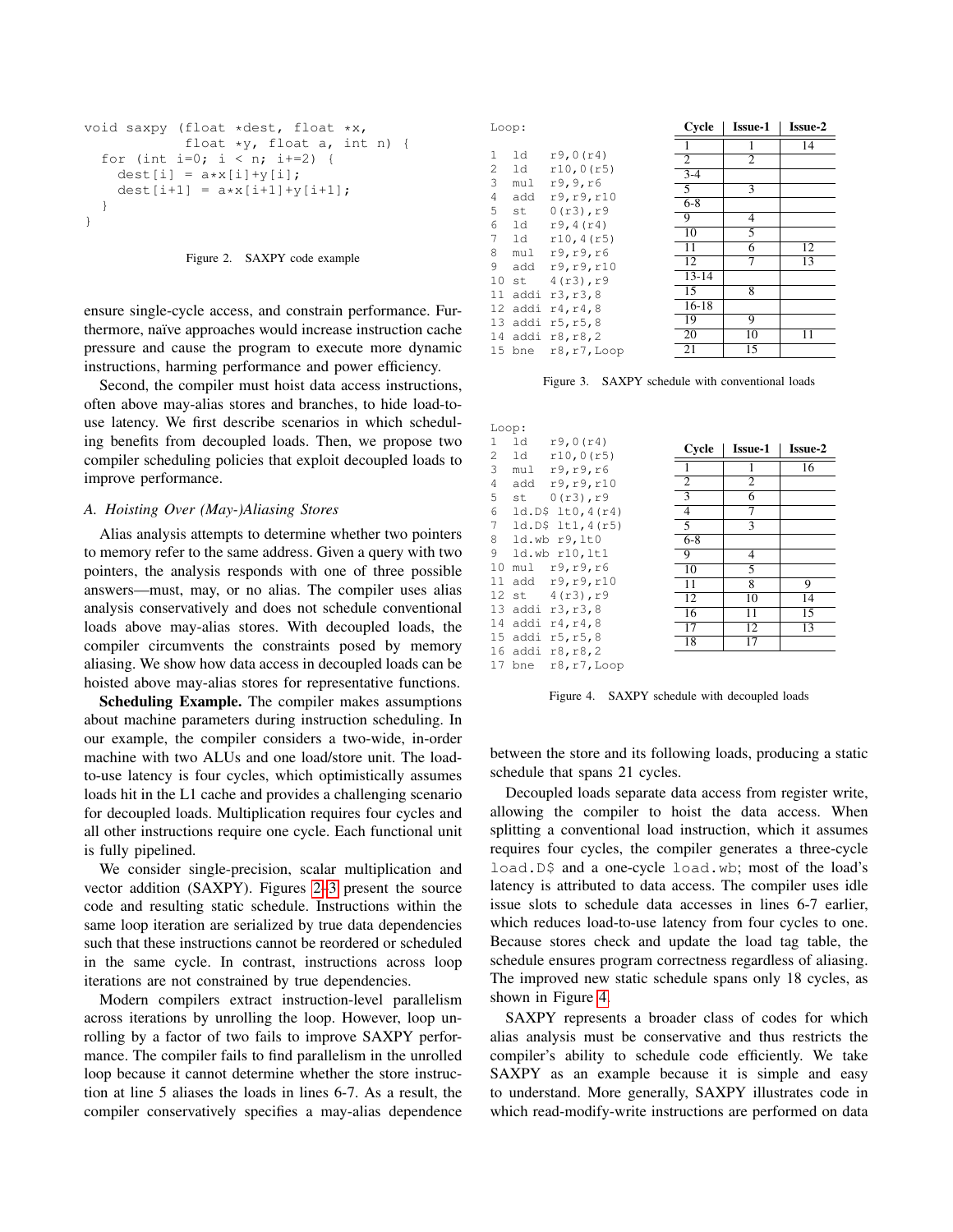```
void P7EmitterPosterior(
  int L, struct plan7_s *hmm,
  struct dpmatrix_s * forward,
  struct dpmatrix+s * backward,
  struct dpmatrix s *mx) {
  ...
  for (i = L; i>=1; i++) {
   mx->xmx[i][XMC]=forward->xmx[i-1][XMC]
    + hmm->xsc[XTC][LOOP]
    + backward->xmx[i][XMC]
    -sc;
  ...
  }
}
```
Figure 5. SPEC Hmmer Code Example.

<span id="page-5-0"></span>structures indexed with variables. These codes are prevalent and Figure [5](#page-5-0) shows a similar loop pattern from hmmer in the SPEC2006 benchmark suite.

# *B. Hoisting Over Branches*

Compilers have difficulty hoisting a conventional load instruction over a branch, primarily because the branch could resolve in another direction. If a load is hoisted from a basic block in an unexecuted code path, the load's destination register would be written with the wrong value. Moreover, the load may cause an exception and trigger a handler unnecessarily. For these reasons, Itanium's advanced loads require fix-up code and propagate a token that tracks deferred exceptions to each instruction that depends on the advanced load's value [\[11\]](#page-11-10). We show how decoupled loads can be hoisted above branches non-speculatively and without fix-up code.

Scheduling and Examples. Figure [6](#page-5-1) presents a simplified control flow graph from the spec random load function in bzip2, a benchmark from the SPEC2006 suite. Basic block A has two successors, B and C, both of which start with a load. The compiler cannot hoist these conventional loads above A's branch because it cannot determine the branch direction.

Decoupled loads enable a new schedule. The compiler decouples each load into load. D\$ and load. wb instructions. It hoists both load.D\$ instructions over A's branch while ensuring that both load.wb instructions remain in their respective positions. Because load.D\$ places data in load tags and does not fault until ordered by a load.wb, the transformation ensures program correctness regardless of branch direction. By hoisting load. D\$ above branches, the compiler overlaps latency of B and C's loads with the latency of A's load.

Naïvely decoupling loads and hoisting data accesses above branches may harm performance. Figure [7](#page-5-2) presents a scenario in which basic block C has two predecessors, A and



<span id="page-5-1"></span>Figure 6. Hoisting decoupled loads over branch (shared predecessor).



<span id="page-5-2"></span>Figure 7. Hoisting decoupled load over branch (multiple predecessors).

B. The compiler may wish to decouple C's load and hoist its data access into B to overlap the latency with the load in B. However, it must hoist data access into both predecessors to ensure a valid value for the writeback regardless of control flow. Unfortunately, A is a loop body and its branch into C has a very low bias. Hoisting C's data access into A may cause A to execute more slowly due to more dynamic instructions. Since A is executed multiple times, overall performance may suffer.

The compiler can implement one of two solutions to this scenario. First, the compiler can be conservative and refrain from decoupling C's load instruction. Alternatively, the compiler can create a new basic block between A and C that contains only the load.D\$ instruction, which has several advantages. When control flows from A to C, computation is correct and load.D\$ does not affect A's performance. When control flows from B to C, the hoisted load.D\$ improves performance.

In our implementation, the compiler determines its handling of decoupled loads and branches based on static analysis. Estimating bias is easier in some cases (*e.g.* loops)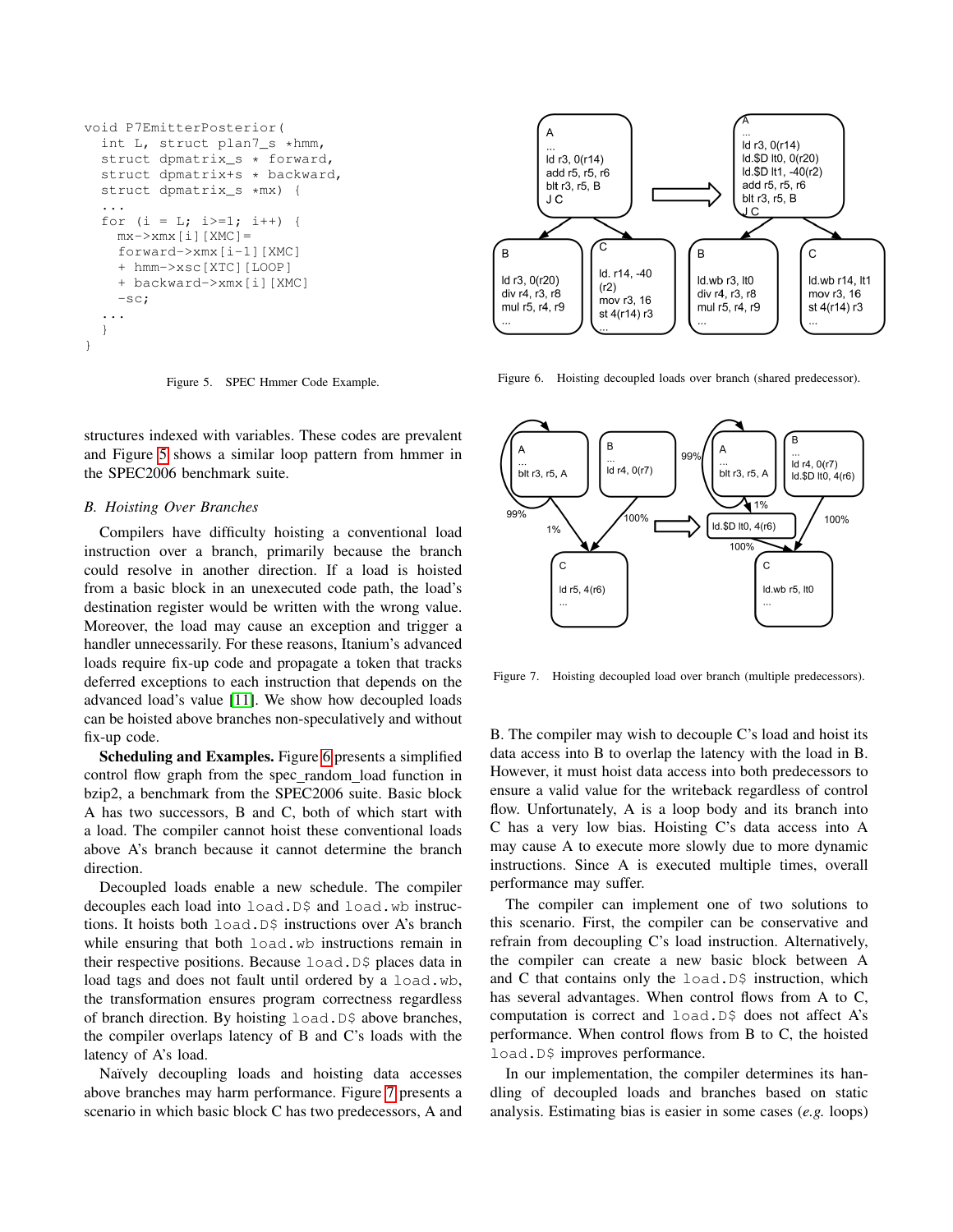and more difficult in others. In future, decoupled loads could be generated and scheduled with profiles and dynamic binary translation. Dynamic frameworks might enable a panoply of more precise optimizations.

### *C. Scheduling Policy*

Instruction scheduling is a critical stage in the compiler's code generation pipeline. The compiler tries to reorder instructions to increase instruction-level parallelism and reduce structural hazards. Even when the compiler has a holistic view of the program, it typically reorders instructions within a basic block and not across them. Scheduling instructions across basic blocks is difficult because it risks executing instructions from the wrong code path.

Scheduling for Conventional Loads. List scheduling is a common algorithm used by most modern compilers for scheduling instructions within a basic block. The scheduler constructs a data dependency graph (DDG) in which nodes represent instructions, edges represent instruction dependencies, and edge weights represent instruction latencies.

For a given basic block, Algorithm [1](#page-6-0) shows a simplified procedure for list scheduling. The algorithm first builds DDG and then uses the graph to identify instructions that are ready to execute. Whether an instruction is ready at a given cycle depends on when its predecessors were scheduled and their latencies. If no instruction is ready, the algorithm simply increments the cycle count and checks again. Thus, the algorithm repeatedly selects ready instructions, inserts them into the schedule, and updates the graph. The process continues until all instructions are scheduled and the graph is empty.

<span id="page-6-0"></span>

|     | <b>Algorithm 1</b> Scheduling with Conventional Loads |
|-----|-------------------------------------------------------|
|     | 1: <b>procedure</b> SCHEDULE(BASICBLOCK *B)           |
| 2.5 | build DDG                                             |
| 3:  | while B has unscheduled instructions do               |
| 4:  | if no instruction ready at this cycle then            |
| 5:  | <b>goto</b> next                                      |
| 6:  | pick instructions                                     |
| 7.  | release successor instructions                        |
|     | $8$ <i>next:</i>                                      |
| 9:  | cycle++                                               |

Extensions for Decoupled Loads. We extend list scheduling to use decoupled loads in Algorithm [2.](#page-6-1) The new scheduling algorithm discovers new opportunities to exploit instruction- and memory-level parallelism. When the algorithm cannot find a ready instruction in a given cycle, it will expand its search by decoupling a load and determining whether its data access instruction can be scheduled.

The scheduler has several strategies for decoupling loads and hoisting data accesses. For any given cycle, the scheduler considers decoupled loads only when no other instruction is ready for scheduling and the load/store unit is idle.

# Algorithm 2 Scheduling with Decoupled Loads – Bubble

<span id="page-6-1"></span>

|     | 1: <b>procedure</b> SCHEDULE(BASICBLOCK *B)                    |
|-----|----------------------------------------------------------------|
| 2.5 | build DDG                                                      |
| 3:  | while B has unscheduled instructions <b>do</b>                 |
| 4:  | <b>if</b> no instruction ready at this cycle <b>then</b>       |
| 5:  | <b>if</b> available Ld/St Unit <b>then</b>                     |
| 6:  | <b>if</b> exist load only constrained by may-alias <b>then</b> |
| 7:  | <b>goto</b> decouple                                           |
| 8:  | <b>if</b> exist independent load in successor blocks then      |
| 9:  | <b>goto</b> decouple                                           |
| 10: | <b>goto</b> next                                               |
|     | 11: <i>decouple</i> :                                          |
| 12: | decouple load into load. D\$ and load. wb                      |
|     |                                                                |

- 13: mark load.D\$ as ready
- 14: continue
- 15: pick instructions
- 16: release successor instructions
- 17: *next*:
- 18: cycle++

To find an instruction for this "bubble" cycle, the scheduler seeks to decouple loads from the current basic block and, if that fails, to decouple loads from the block's successors.

First, within the current block, the scheduler searches for loads that are constrained only by a may-alias dependence. The scheduler can decouple the load, hoist its data access instruction above the may-alias store, and rely on the load tag table to supply the value for register write. Second, the scheduler searches for independent loads in the current block's successors. The scheduler can decouple the load and hoist its data access instruction above the branch.

When a candidate load is found, the compiler decouples the conventional load into load. D\$ and load. wb instructions. Then, the compiler updates the graph with dependencies and latencies for the new instructions. To ensure that the ordering point remains in the original load's position, load.wb inherits all dependency information from the original load plus an additional predecessor – load.D\$. If the scheduler assumes an *n*-cycle latency for the original load, it assumes *n* − 1-cycle latency for load.D\$ and one-cycle latency for load.wb. With the new graph, the scheduler attempts to fill bubbles in the schedule.

Algorithm [3](#page-7-1) offers a more aggressive approach to scheduling decoupled loads. Instead of decoupling loads only in the presence of bubble cycles during scheduling, the algorithm seeks candidate loads for decoupling immediately after building the data dependence graph. Doing so adds flexibility because the compiler may schedule the entire basic block differently and, for example, prioritize the load. D\$ over other low-latency instructions. However, such an aggressive policy requires new, comprehensive compiler heuristics to determine when decoupling loads is worthwhile.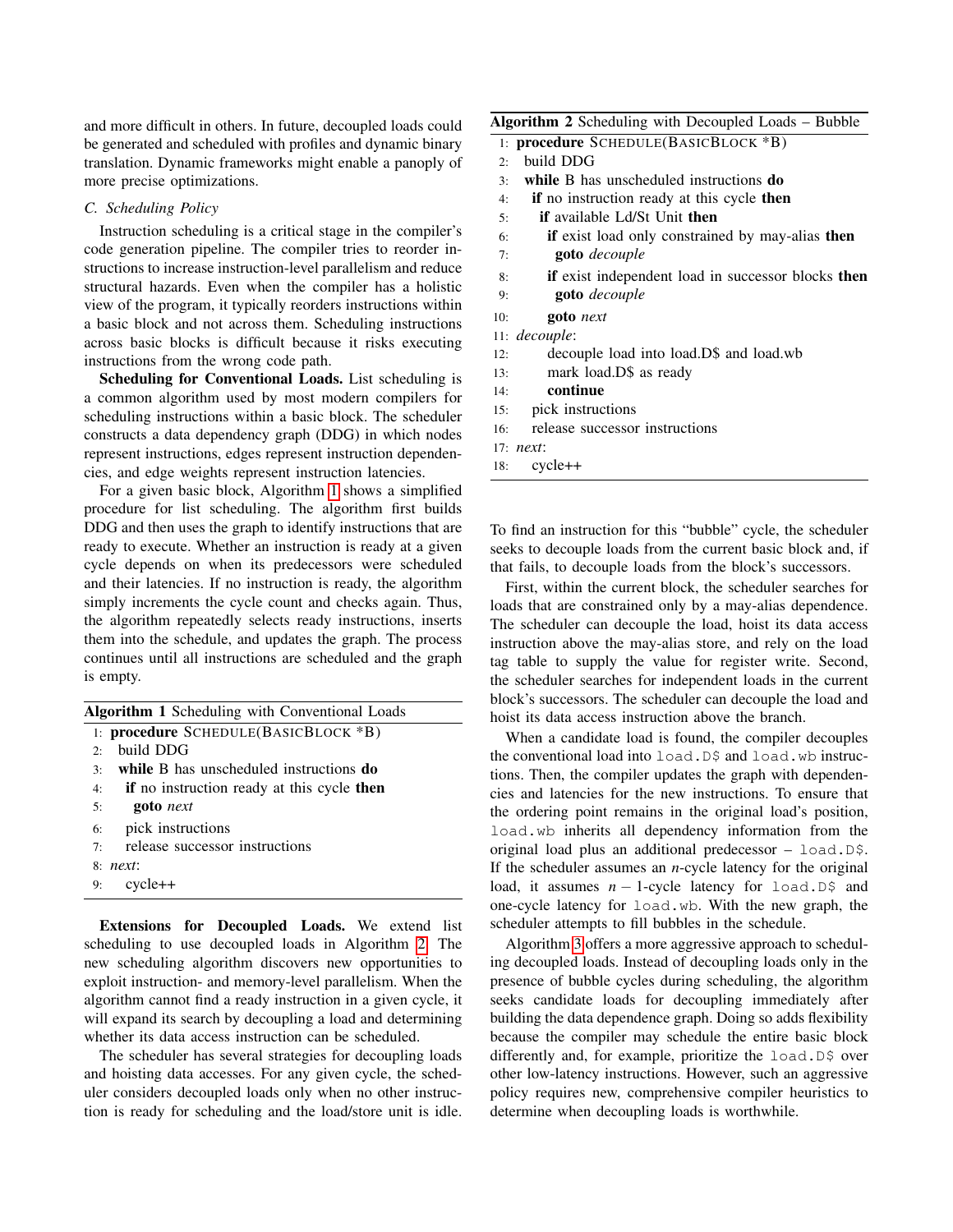<span id="page-7-1"></span>

| Algorithm 3 Scheduling with Decoupled Loads – Early |                                                 |  |
|-----------------------------------------------------|-------------------------------------------------|--|
|                                                     | 1: procedure SCHEDULE(BASICBLOCK *B)            |  |
| 2:                                                  | build DDG                                       |  |
| 3.5                                                 | for each instruction do                         |  |
| 4:                                                  | <b>if</b> is load instruction <b>then</b>       |  |
| 5:                                                  | if no predecessor instruction then              |  |
| 6:                                                  | decouple into load. D\$ and load. wb            |  |
| 7:                                                  | for each of B's predecessor block P do          |  |
| 8:                                                  | hoist load.D\$ to the end of P                  |  |
| 9:                                                  | mark P to be rescheduled                        |  |
| 10:                                                 | <b>if</b> constrained by may-alias <b>then</b>  |  |
| 11:                                                 | decouple into load. D\$ and load. wb            |  |
| 12:                                                 | add load.wb's data dependency edges to load.D\$ |  |
| 13:                                                 | (rest same as Algorithm 1)                      |  |

### *D. Load Tag Allocation*

The compiler allocates and frees load tags, which are required when decoupling loads, in a proccess that closely resembles register allocation. When the compiler decides to decouple a load in the scheduling stage, it assigns a virtual load tag to the pair of load.D\$ and load.wb instructions, much like a virtual register number for traditional register allocation. The load. D\$ opens the liveness of the corresponding load tag whereas the load.wb kills it.

When the compiler enters the register allocation stage, it allocates load tags just as it allocates registers. Because load tags look very much like registers, we can take advantage of the liveness analysis and register allocation frameworks that already exist in the compiler to support decoupled loads.

The allocator handles load tag pressure differently than register pressure. When the allocator encounters register pressure, it spills register contents to memory. In contrast, when the allocator encounters load tag pressure, it reverses the decision to decouple the load and couples the  $load.D\$ and load.wb to produce a conventional load.

Reverting to a conventional load is preferable to spilling, which generates a new pair of store/load instructions and defeats the purpose of decoupling loads (*i.e.*, hiding load latency). Register allocation follows scheduling in a conventional compiler pipeline, but the compiler must re-schedule a basic block if allocation reverts a decoupled load into a conventional one. Rescheduling incurs no additional overhead since the compiler requires a post-register-allocation scheduling pass to accommodate normal register spills.

### IV. EXPERIMENTAL EVALUATION

<span id="page-7-0"></span>We extend the OpenRISC instruction set with decoupled loads. To generate code with decoupled loads, we extend the Machine Instruction Scheduler in LLVM 3.5 [\[13\]](#page-11-12) with Algorithms [2-](#page-6-1)[3.](#page-7-1) The scheduler searches for two types of conventional loads that could be decoupled to improve performance. First, it seeks loads in the same basic block

| Structure               | Configuration                        |
|-------------------------|--------------------------------------|
| Branch Predictor        | GShare, 8KB table, 13 history bits,  |
|                         | 4K-entry BTB, 64-entry RAS           |
| Machine Width           | Varied $-2/4$                        |
| <b>Functional Units</b> | LD/ST varied $-1/2$ ,                |
|                         | INT ALU $2\times$ , FP-ALU $1\times$ |
| Load Tag Table          | Varied $-$ 8/16/32 entries           |
| L1 Caches               | 8-way 32KB L1-D\$.                   |
|                         | 4-way 32KB L1-I\$,                   |
|                         | 64B lines, 4-cycle latency           |
| L <sub>2</sub> Cache    | 16-way 256KB, 12-cycle latency       |
| L <sub>3</sub> Cache    | 32-way 4MB, 25-cycle latency         |
| Miss Handling           | 8-entry MSHR                         |
| <b>DRAM</b>             | 140-cycle latency                    |

Table I MACHINE MODEL.

<span id="page-7-2"></span>that have been constrained by may-aliasing stores. Second, it seeks independent loads in successor blocks that could be hoisted above branches depending on the static analysis of branch biases.

Machine Model. To understand the performance of decoupled loads, we perform cycle-level simulation by extending the OpenRISC architectural simulator Or1ksim with an in-order timing model that includes dependency checking, superscalar support, a three-level cache hierarchy and a branch predictor.

Table [I](#page-7-2) summarizes machine parameters that are used in the simulations. LLVM also uses some of these parameters – for example, the number of functional units, instruction latency – to guide static scheduling. Load latency varies dramatically across applications and even across specific load instructions within the same application. Yet the scheduler requires a single static value that estimates load latency. Our compiler schedules loads using L1 hit latency.

Benchmarks. We evaluate eight integer benchmarks in SPEC2006. We also experiment decoupled loads with floating-point benchmarks in SPEC2006, but are unable to produce meaningful results because OpenRISC does not support double-precision arithmetic in its 32-bit architecture. Double-precision arithmetic is implemented in software, which generates many library calls that restrict code motion for decoupled loads; the compiler cannot hoist loads above a function call.

The standard approaches in performance measurement sample workloads and run a limited number of representative instructions. Yet sampling is difficult when comparing different ISAs. Simulating X instructions after fast-forwarding Y instructions could measure performance in very different parts of the workload as code generation and scheduling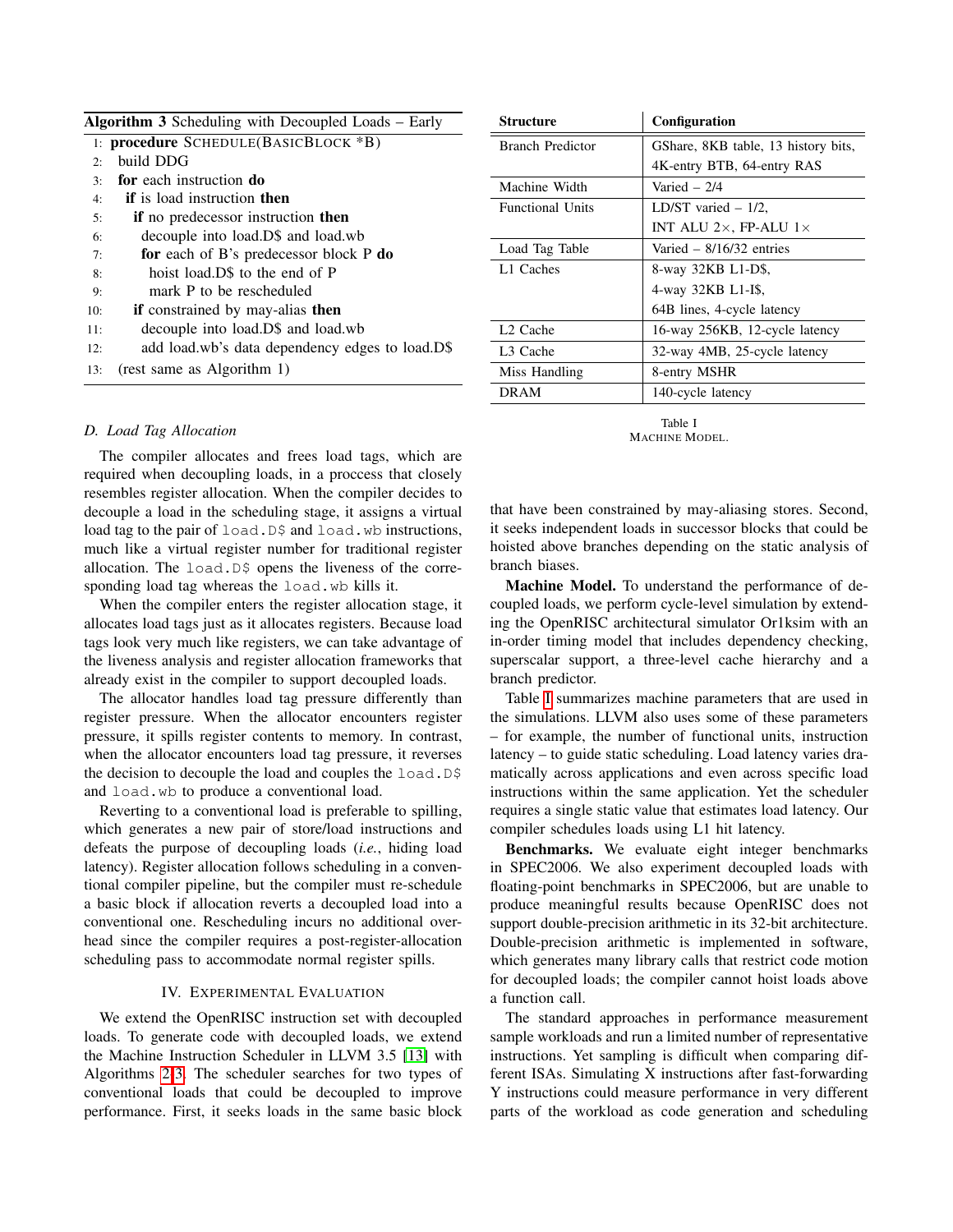

Figure 8. Performance speedup from decoupled loads over baseline with conventional loads.

could produce very different dynamic instruction counts. For this reason, we run each benchmark to completion with its TRAIN input set and measure end-to-end performance speedup.

Evaluation Strategy. Graphs show results from a 4 wide, 2-LD/ST, 32-entry load tag table configuration unless otherwise specified. We present the geometric mean of speedups obtained over a baseline in-order machine. We first supply insight into the sources of performance by showing how often loads are decoupled and hoisted. We further differentiate decoupled loads hoisted above may-aliasing stores versus those hoisted above branches. We assess performance sensitivity to machine width, prefetching, scheduling policy and microarchitectural resources. Finally, we discuss side effects of decoupled loads.

# *A. Performance Analysis*

Figure [8](#page-8-0) presents performance gains when generating code with decoupled loads instead of conventional loads. Overall, decoupled loads improve performance with geometric mean speedup of 8.4% and a max speedup of 14%. Performance gains vary from benchmarks as six out of the eight benchmarks report substantial speedups, ranging from 7% - 14%, while the other two benefit significantly less.

Instruction Mix. Figure [9](#page-8-1) presents the number of loads relative to number of dynamic instructions. The black bar denotes the number of useful decoupled loads, measured by the number of completed load.wb instructions. The white bar denotes the number of conventional loads that are not decoupled. The gray bar denotes the number of redundant loads, measured by the number of load.D\$ instructions from unexecuted code paths.

Load instructions often comprise about 20% of the total. The compiler can decouple a large percentage of these loads. For example, loads comprise 17% of libquantum's instruction mix and 70% of these loads are decoupled. Similarly, loads comprise 23% of mcf's instruction mix and 43% of these are decoupled, which corresponds to a large number of loads in absolute terms. The percentage of decoupled loads indicates how often the compiler uses the new instructions and correlates with performance gains.



<span id="page-8-1"></span><span id="page-8-0"></span>Figure 9. Load breakdown, relative to number of dynamic instructions.



<span id="page-8-2"></span>Figure 10. Contributors to decoupled load performance.

Although the compiler decouples loads and hoists data access instructions aggressively, it rarely creates extra work for the application. Unnecessary and redundant data access instructions comprise only 1.4%, on average, of the total. Redundant data access instructions are those that are hoisted from basic blocks in unexecuted code paths. In these scenarios, the application executes a load. D\$ instruction but fails to execute the corresponding load.wb instruction. Thus, redundant loads are a measure of wasted work. Figure [9](#page-8-1) indicates that redundant loads are rare and the compiler generates efficient code.

Stores and Branches. We hoist decoupled loads above may-aliasing stores and branches with two different mechanisms. Hoisting above stores requires a load-tag table that forwards updated values to decoupled loads. Hoisting above branches requires bias analysis and new basic blocks. We find that applications are diverse and require support for both types of instruction re-ordering.

Figure [10](#page-8-2) illustrates contributions to performance when hoisting a load's data access above stores and branches. Although all benchmarks benefit from both types of code motion permitted when decoupling loads, the extent of these benefits vary. For example, 90% of hmmer's performance gain comes from hoisting loads over may-aliasing stores whereas benchmarks like libquantum and mcf benefit mostly hoisting loads over branches. In contrast, bzip2 benefits equally from both. Thus, both scheduling techniques are required to realize the full potential of decoupled loads.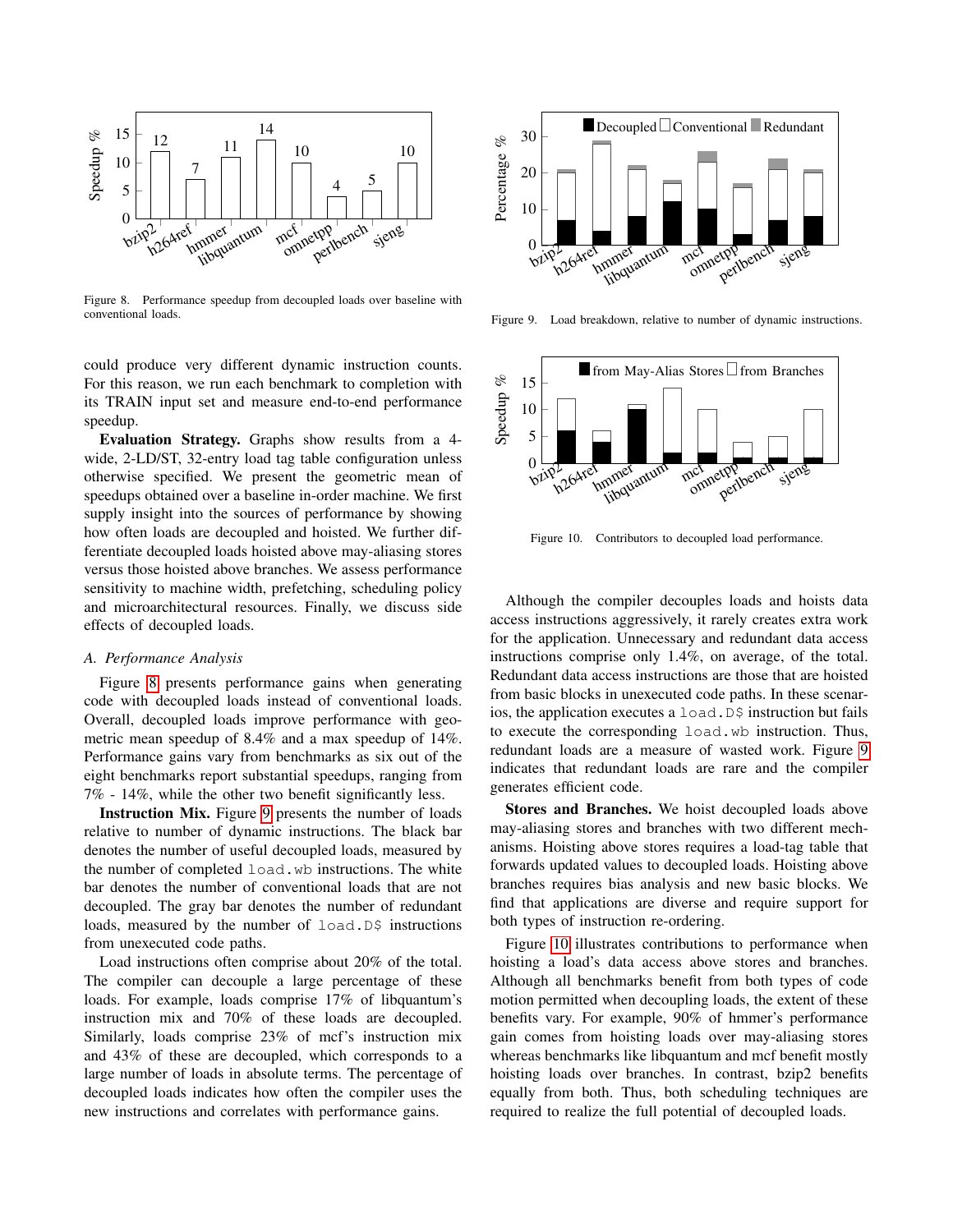

Figure 11. Performance sensitivity to machine width.



Figure 13. Performance sensitivity to scheduling policy.



<span id="page-9-1"></span>Figure 12. Performance sensitivity to prefetching.

<span id="page-9-0"></span>

<span id="page-9-3"></span><span id="page-9-2"></span>Figure 14. Performance sensitivity to load tag table (LTT) size.

### *B. Sensitivity Analysis*

Machine Width. Figure [11](#page-9-0) illustrates performance sensitivity to an in-order machine's issue width and number of load/store units. Decoupled loads perform better in wider machines. Given a wider machine, the compiler is more likely to find idle slots and "bubbles" in the static schedule, which trigger a search for loads to decouple and data access instructions to hoist. Thus, the compiler can decouple loads more aggressively in a wider machine. However, performance differences are modest as the compiler is limited by the number of candidate loads in the application.

**Prefetching.** Figure [12](#page-9-1) shows the speedup obtained by decoupled loads over a baseline with no prefetching, with a perfect L2 (every L1 miss served by L2), and with a perfect L1 (every access hits L1). The perfect caches model the effect of ideal prefetchers on decoupled loads.

We find that prefetchers do not degrade benefits from decoupled loads. On the contrary, for benchmarks with relatively bad data cache behavior, such as mcf and libquantum, bundling decoupled loads with prefetching increases speedups. While decoupled loads can potentially overlap cache miss latency, consecutive cache misses are rare because most benchmarks are characterized by regular memory access patterns and good data locality. The majority of decoupled loads' benefits come from hiding the load-to-use latency of a cache hit.

Scheduling Policy. Figure [13](#page-9-2) compares the intuitive policy in Algorithm [2,](#page-6-1) which hides load latency in bubble cycles, with the more aggressive policy in Algorithm [3.](#page-7-1) For benchmarks with long load latencies and prevalent bubbles, such as mcf, decoupling loads in the presence of bubbles or immediately after building the dependence graph makes little difference. A few benchmarks perform better with Algorithm [3.](#page-7-1) These benchmarks tend to have more instruction-level parallelism, providing the compiler more opportunities to prioritize decoupled loads over low-latency instructions. However, several benchmarks perform worse as the compiler generates more redundant load.D\$ instructions when branches are unbiased.

Load-Tag Table Size. A decoupled load that is in flight requires a load tag, which links the data access instruction to its corresponding register write instruction. Our analysis thus far assumes 32 entries in the load tag table, a conservative configuration that evaluates compiler effectiveness when resources are abundant. In practice, however, we balance performance gains against load-tag table size.

Figure [14](#page-9-3) evaluates performance for a range of LTT sizes and shows that only a few entries are sufficient. Load tag pressure is usually much smaller than conventional register pressure for two reasons. First, load tags are used only for decoupled loads. Second, load tags have a very small liveness range. As we vary LTT size from 32 to 8 entries, we find that 16 load tags are sufficient to capture 95% of the performance gains from decoupled loads. When we reduce the number of tags from 16 to 8, hmmer, libquantum and mcf performance suffers. This sensitivity analysis satisfies a key design objective, minimal microarchitectural support, and motivates future work in adapting the processor datapath for decoupled loads.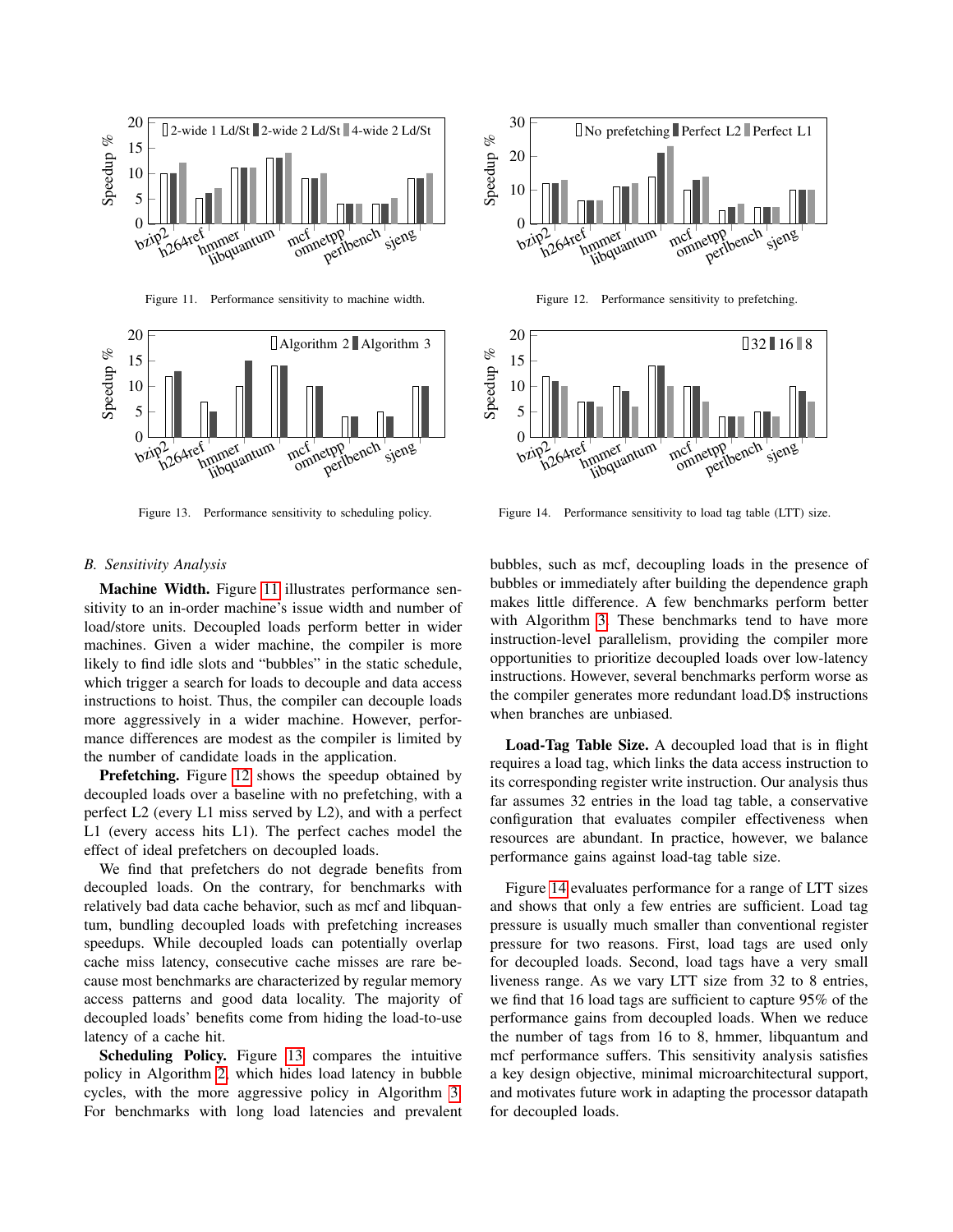

Figure 15. Code size and overhead.

# *C. Side Effects*

Figure [15](#page-10-0) shows instruction overheads from decoupled loads. Decoupled loads separate a load instruction into two parts – data access and register write – and may increase code size. For our benchmarks, decoupled loads increase static and dynamic code size by an average of 5.8% and 7.4%, respectively.

Increases in static code size could reduce the instruction cache's hit rates, harming performance. However, we observe negligible performance degradation. SPEC2006 benchmarks behave well from the instruction cache's perspective [\[14\]](#page-11-13). Moreover, performance penalties from instruction cache misses are small for in-order cores, which suffer from head-of-line blocking frequently. Misses do not harm performance when instructions are off the critical path or are not immediately ready for execution upon entering the window [\[5\]](#page-11-4).

Increases in dynamic code size could increase contention for issue slots. In practice, however, the compiler decouples loads to fill slots that would otherwise stall the pipeline. Only the data access part of redundant loads contend with useful instructions for issue slots. But we find that the number of redundant loads is very small.

# V. RELATED WORK

Branches perform multiple operations in a single instruction. By decomposing a branch into prediction and resolution instructions, control flow transfers can be hoisted above branch resolution [\[5\]](#page-11-4). Breaking both branches and loads into their constituent parts will produce even better schedules.

Load Latency. Microarchitectural mechanisms have been proposed to tolerate cache miss latencies [\[15\]](#page-11-14), [\[16\]](#page-11-15), [\[17\]](#page-11-16), [\[18\]](#page-11-17), [\[19\]](#page-11-18). CFP uses a slice buffer to drain the missed load and its dependent instructions, freeing issue queue and register file resources [\[17\]](#page-11-16). iCFP adapts CFP for inorder pipelines, unblocking latches and allowing independent instructions to execute [\[18\]](#page-11-17). SLTP and Multipass Pipelining present other implementations of non-blocking schemes [\[20\]](#page-11-19), [\[21\]](#page-11-20). State-of-the-art iCFP achieves reach 57% of OoO performance with IO design.

Prefetching reduces cache miss latency. Software prefetching inserts explicit prefetch instructions for memory references that are likely to miss in cache [\[22\]](#page-11-21). Compilers can detect memory access patterns and tune for varied latencies [\[23\]](#page-11-22). Prefetching is especially effective given regular memory access patterns [\[24\]](#page-11-23), [\[25\]](#page-11-24), but has also been applied to pointer-based data structures [\[26\]](#page-11-25), [\[27\]](#page-11-26). Prefetching does not hide load-to-use latency once data is in the L1 cache. Indeed, decoupled loads could improve performance even if the system were to use an ideal prefetcher.

<span id="page-10-0"></span>The Decoupled Access/Execute Architecture (DAE) [\[28\]](#page-11-27) decouples operand access and execution with two instruction streams that comunicate via queues. DAE is orthogonal to decoupled loads since the former is a microarchitectural implementation and the latter is an architectural extension. However, in a direct comparison with decoupled loads, DAE requires much more complex hardware and its loads remain serialized by stores and branches.

Instruction Scheduling. Dynamic optimization reschedules code to reflect runtime behavior, adding new code to the application address space [\[29\]](#page-11-28), [\[30\]](#page-11-29) or into a hardware cache[\[31\]](#page-11-30), [\[32\]](#page-11-31). rePLay and Region Slip support dynamic optimization and allow region schedules to overlap [\[33\]](#page-11-32), [\[34\]](#page-11-33). Each of these techniques require extensive hardware support (*e.g.*, frame constructor, optimization engine and scheduler, frame cache, recovery mechanism).

Schedulers could perform better when given broader scope. Trace scheduling is an early solution to the global microcode optimization problem [\[35\]](#page-11-34). Similar approaches include Superblock and Hyperblock formation[\[9\]](#page-11-8), [\[36\]](#page-11-35). These profile-driven techniques are data dependent. They also require mechanisms to support prediction and recovery after misspeculation, either with fix-up code or checkpoint recovery.

IA-64 provides "advanced loads" and "speculative loads" which allow the compiler to schedule a load before one or more prior stores and branches [\[11\]](#page-11-10). These instructions place a check instruction at the original load's location to detect misspeculation and branch to fix-up codes. Our scheme differs because the compiler transforms code to execute the data access portion of the load non-speculatively.

### VI. CONCLUSION

Current instruction set architectures bundle multiple operations into one instruction, which prevents compilers from aggressively re-ordering instructions. We propose decoupled loads to separate data accesses and register writes. Decoupled loads enable better static schedules by allowing compilers to hoist data access above may-alias stores and branches, two major barriers for code motion on conventional loads. Decoupled loads require modest system and microarchitectural support and improve performance by enabling better static schedules.